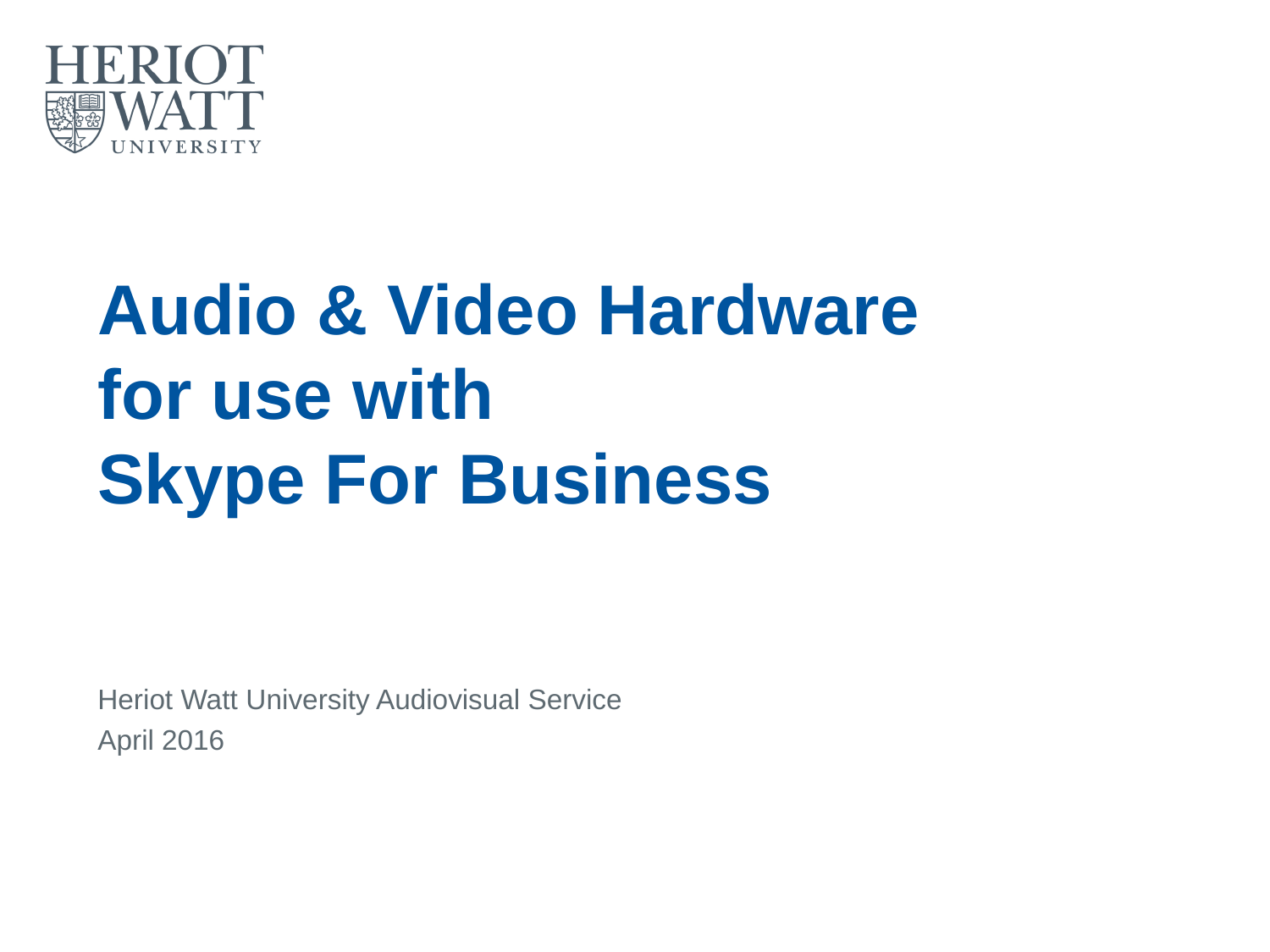

# **Single Participant : In an office or on the go**

Sennheiser SC40-USB-MS Headset with Logitech C930E camera

- Automatically recognised by Skype for Business.
- No drivers or software required.
- Circa £150 Ex VAT.

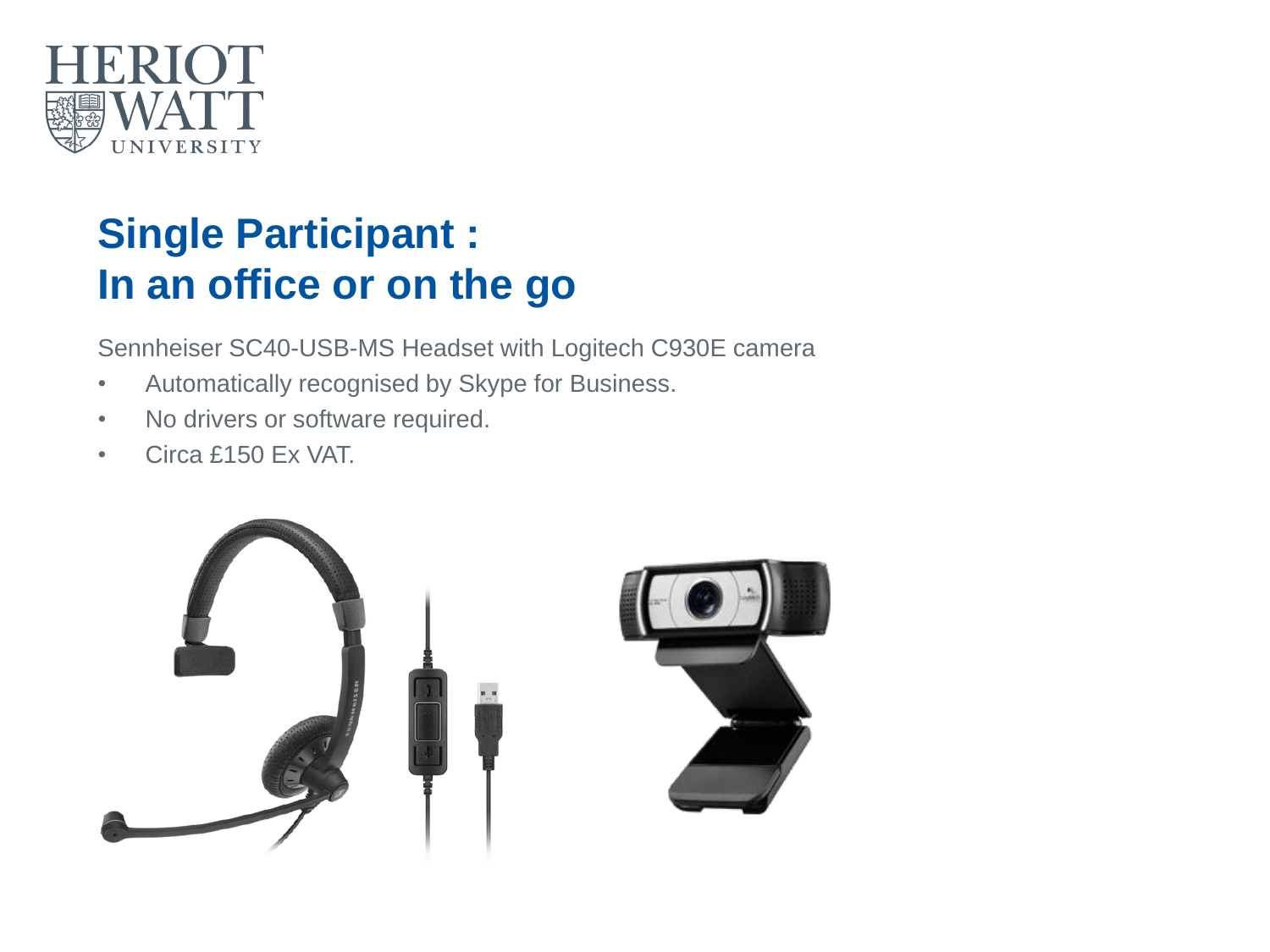

# **2 to 4 Participants In an office or small meeting room**

Jabra 510MS speakerphone with Logitech C930e camera

- Automatically recognised by Skype for Business.
- No drivers or software required.
- Jabra speakerphone can also be used with Bluetooth equipped smartphones and tablets.
- Cased kit with tripod & extension cables for USB + Power : Circa £250 Ex VAT.



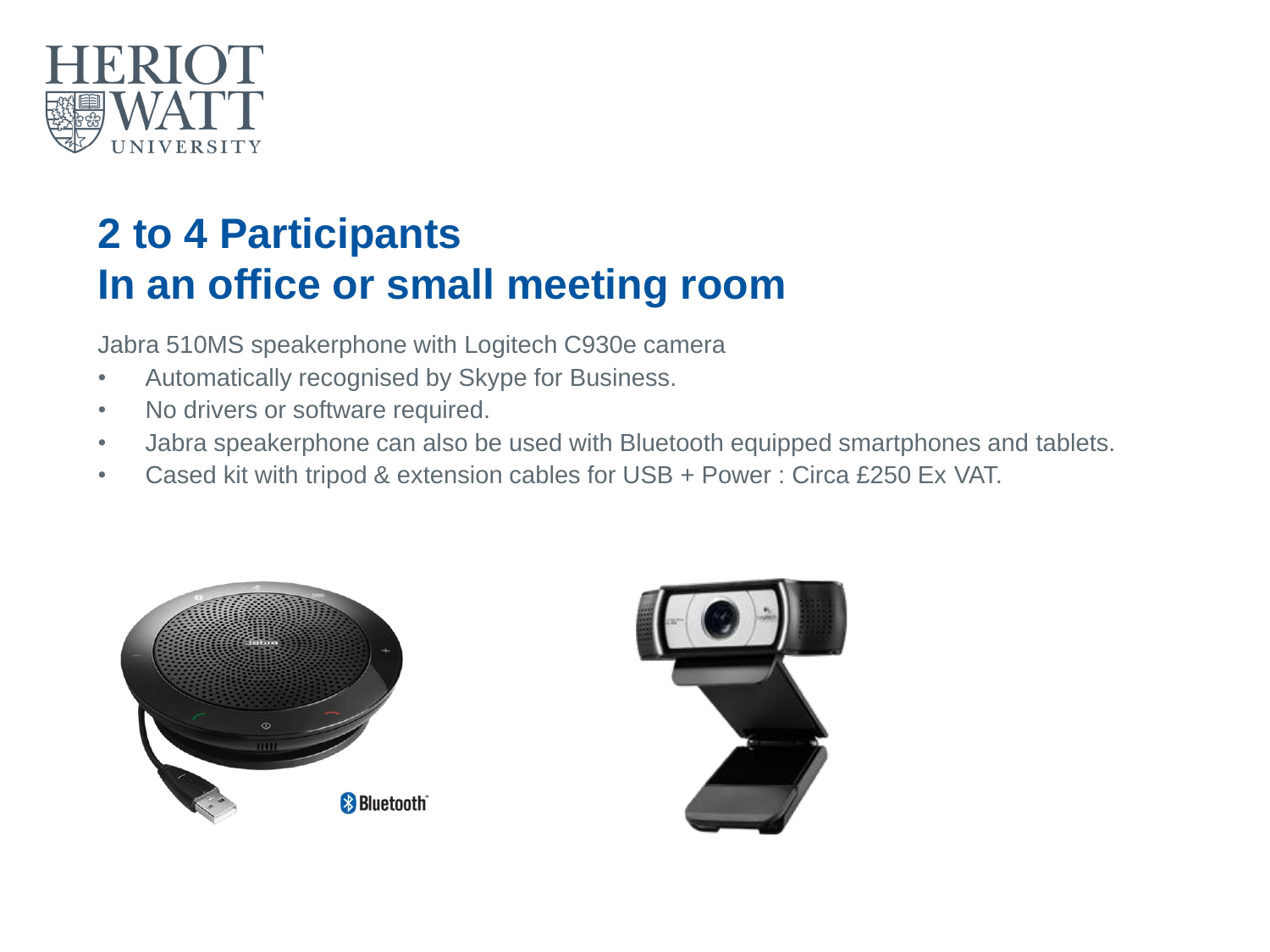

# **4 to 10 Participants In a small or medium meeting room**

Jabra 810MS speakerphone with Logitech C930e camera

- Automatically recognised by Skype for Business.
- No drivers or software required.
- Jabra speakerphone can also be used with any smartphone or tablet.
- Cased kit with tripod + extension cables for USB & Power : Circa £600 Ex VAT.



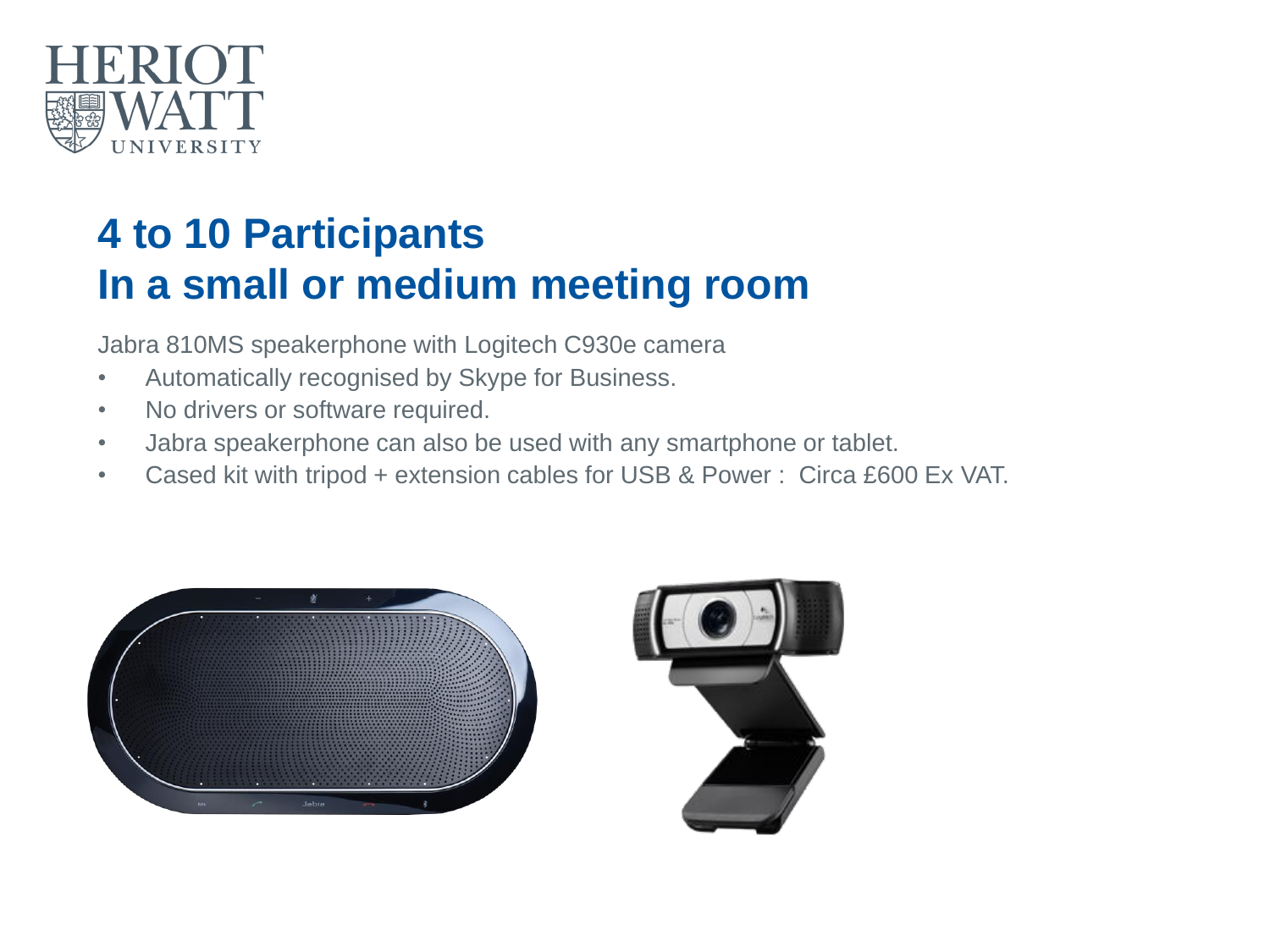

# **6 to 20 Participants In a small or medium meeting room**

Polycom CX5100

- 360° camera view can show all participants in one super wide image whilst close camera view shows the current speaker.
- Image transmitted automatically follows voice. i.e. You speak ~ You are on camera.
- Automatically recognised by Skype for Business.
- No drivers or software required.
- Circa £3000.00 Ex VAT.

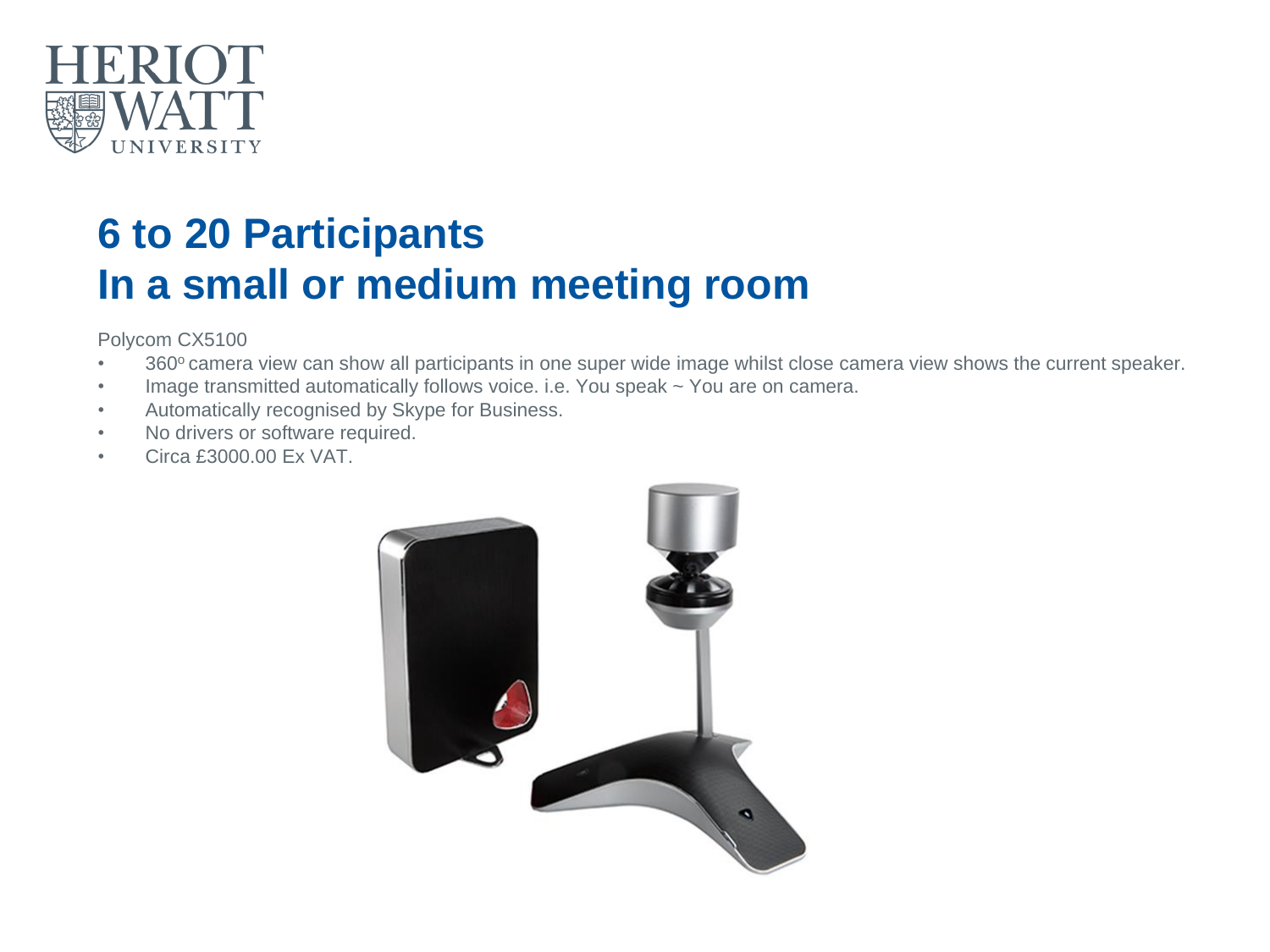

# **10 to 20 Participants In a medium or large meeting room**

Yamaha YVC-1000 audio system with Logitech PTZ Pro Camera

- Automatically recognised by Skype for Business. No drivers or software required.
- Pan / Tilt / Zoom Camera with wide angle of view.
- Microphone pods have mute control and status indication. Multiple pods can be used.
- Can be integrated with existing room audio.
- Sophisticated echo cancellation and room EQ.
- Cased kit with tripod + extension cables for USB & Power : Circa £2500 Ex VAT.